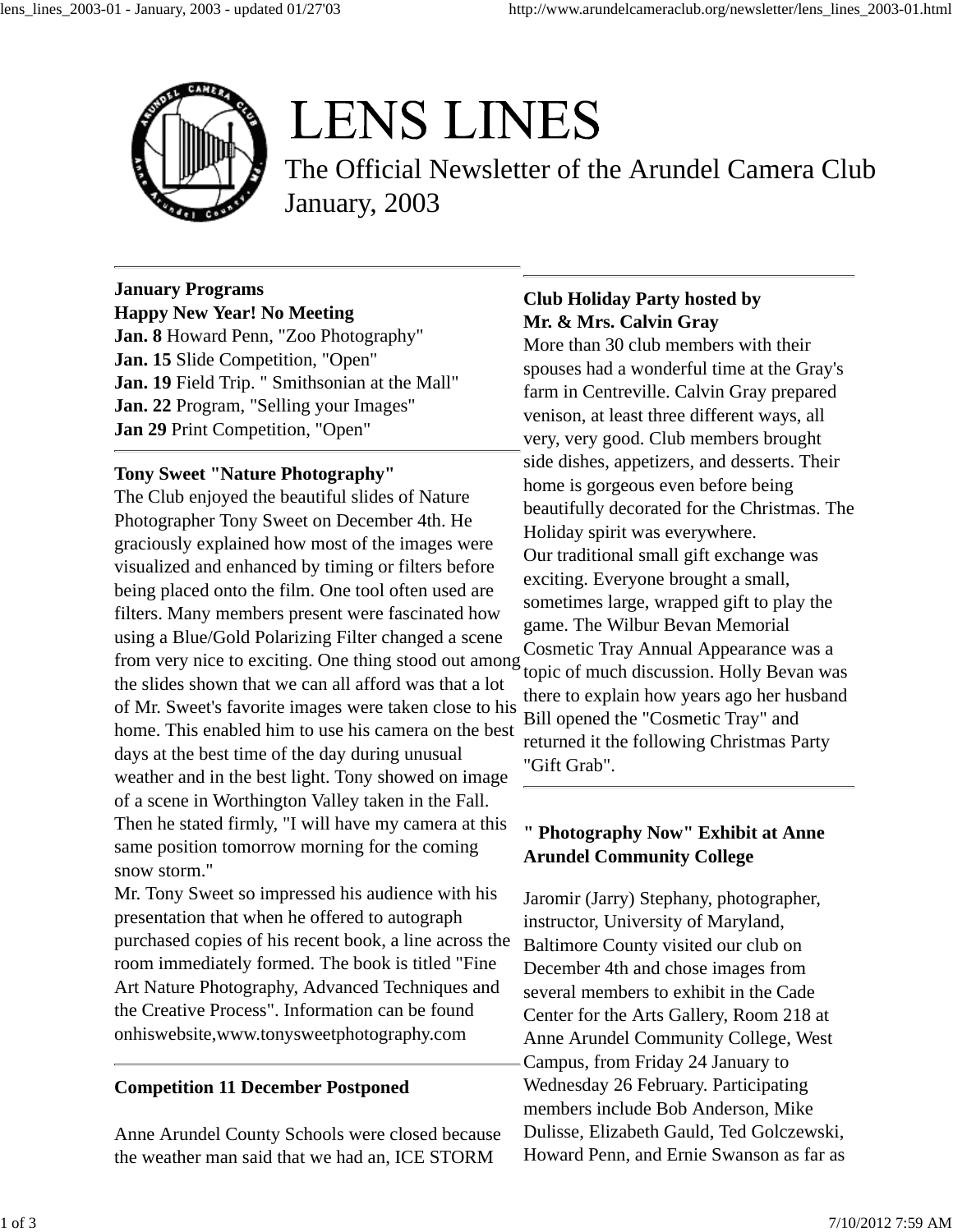beginning about 5:00 AM which was going to get worse as the day continued. It was not a particularly bad storm and the sleet changed to rain before most photographers got their gear packed. Just about the time that the ice on the trees and bushes became interesting, it fell off in the rain. The subject in the December Combined slide and Print Competition (PEOPLE for slides, Color Prints, and OPEN for Monochrome prints will be rescheduled for a date to be determined.

#### **SCounty Parks Competition Summer 2002**

Congratulations to current and former (hopefully future) member of the Arundel Camera Club did very Gallery Hours:9A.M.- 4 P.M. weekdays well in the Anne Arundel County Parks Photography Contest. The winners are listed below . Jay Fleming 1st Place Nature 2nd Place People

Lonnie Kishiyame 1st Place People 2nd Place Scenic Honorable Mention Nature

Dave Long 1st Place Scenic Honorable Mention Open

Howard Penn Honorable Mention Open

Candy Schwadom 1stPlaceOther Best in Show

# **December Field Trip Longwood Gardens Christmas Display**

The Field Trip to Pennsylvania became a weekend break for several couples and a day trip for other members. There were 15 participants from our club by the editor's count. There may have been more. The **Do YOU Have an Idea for an Article for** weather was cold and crisp with sun on Saturday and **YOUR Newsletter?** Please E- Mail your diffused light on Sunday. It will be interesting to see the best of images created over two full days of changing light. We photographed 31/2 acres of heated Wednesday Any Month to

this editor has been informed. Please let the editor know if there are others. Jarry will give a Curator's Talk at noon on Wednesday 29 January 2003. Club members can learn why Jerry chose particular works for this exhibit. There will be a reception from 6-8 P.M. that evening. Driving Directions: Below

" Photography Now" Exhibit at Anne Arundel Community College

Dates: Jan 27 - Feb 26 Exhibition 6 - 9 P.M. Mondays Juror's Talk: Wed. Jan 29, noon Reception: Wed. Jan. 29, 6-8 P.M. Directions: From Severna Park - South on Route 2 (Gov. Ritchie Hwy.) about 3 miles. Left onto West Campus Dr. (Stop light immediately after College Parkway). An immediate right will lead you into the parking area. Cade Bldg. Room 218

### **January Field Trip "Smithsonian at the Mall" Sunday 19 January 2003**

Carpool for members will leave from the Severna Park, Park & Ride [Jones Station Rd. & Ritchie Hwy. (Rt.#2)] at 8:00 AM to the Metro Station at New Carrollton. From the Metro exit at the Smithsonian, we will be able to explore the Huge Smithsonian Complex and eat at one of their restaurants. There are lots of opportunities to photograph reflections, macro, and repeating patterns. Hours of Smithsonian operation are 10:00 AM to 4:00 PM.

Contributing Article to the Newsletter Editor tsquared@toad.net by the 4th